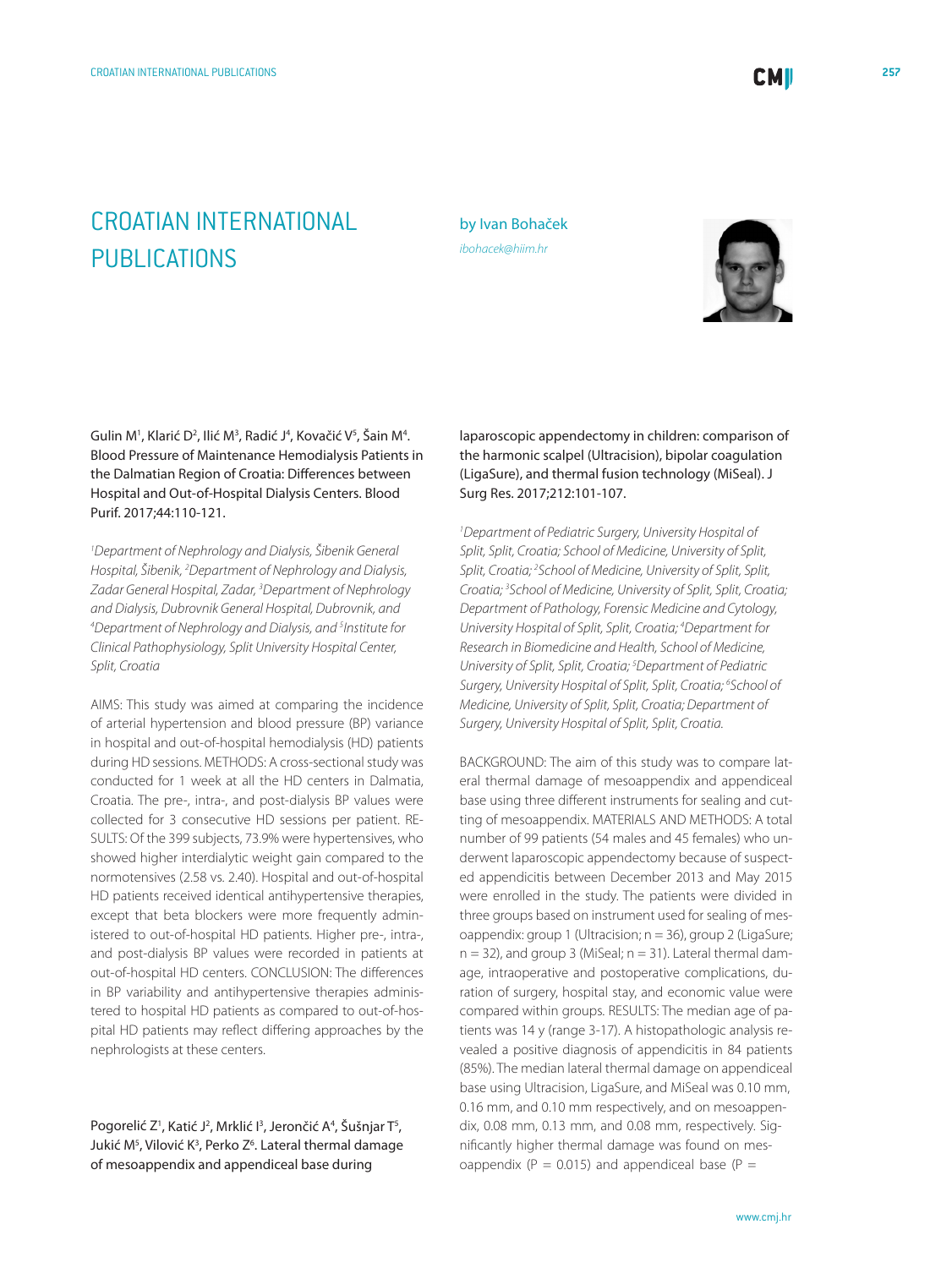0.012) in patients treated with LigaSure than in patients from other groups. There were no statistical differences among the groups regarding intraoperative and postoperative complications ( $P = 0.098$ ). No significant difference in thermal damage between appendicitis and nonappendicitis group was found ( $P = 0.266$ ). CONCLUSIONS: Using of Ultracision, LigaSure, and MiSeal for sealing of mesoappendix in laparoscopic appendectomy in children is safe and useful. LigaSure produces significantly greater lateral thermal damage compared with other instruments.

Rožanković M, Marasanov SM, Vukić M. Cervical Disk Replacement With Discover Versus Fusion in a Single-Level Cervical Disk Disease: A Prospective Single-Center Randomized Trial With a Minimum 2-Year Follow-up. Clin Spine Surg. 2017;30(5):E515-E522.

## *1 Department of Neurosurgery, School of Medicine, University of Zagreb, Zagreb, Croatia.*

STUDY DESIGN: Prospective randomized study. OBJECTIVE: To compare the clinical outcome after Discover arthroplasty versus anterior cervical discectomy and fusion (ACDF) in patients treated for symptomatic single-level cervical disk disease. SUMMARY OF BACKGROUND DATA: ACDF is still the gold standard for surgical treatment of cervical spine degenerative disk disease. However, results of many studies suggest that it may cause degenerative changes at levels immediately above and below the fusion, known as adjacent segment degenerative disease. Cervical arthroplasty has recently been introduced as an alternative to standard procedure of ACDF. It showed decreased surgical morbidity, decreased complications from postoperative immobilization, and an earlier return to previous level of function. MATERIALS AND METHODS: A total of 105 consecutive patients with single-level cervical disk disease, producing radiculopathy and/or myelopathy were randomly divided into groups to undergo ACDF or Discover arthroplasty. All patients were evaluated with preoperative and postoperative serial radiographic studies and clinically, using Neck Disability Index, Visual Analog Scale and neurological status at 3, 6, 12, and 24 months. RESULTS: The results of our study indicate that cervical arthroplasty using Discover Artificial Cervical Disc provides favorable clinical and radiologic outcomes in a follow-up period of 24 months. There has been significant improvement in clinical parameters, Visual Analog Scale and Neck Disability Index, at 3, 6, 12, and 24 months in arthroplasty group comparing to

control group. CONCLUSION: The Discover artificial cervical disc replacement offers favorable outcome compared with ACDF for a single-level cervical disk disease at short-term and long-term follow-up.

## Perisa MM<sup>1,2</sup>, Sarcevic B<sup>1</sup>, Troselj KG<sup>3</sup>, Grsic K<sup>4</sup>, Sitic S<sup>1</sup>, Seiwerth S<sup>2</sup>. Expression of nm23-H1 and COX-2 in thyroid papillary carcinoma and microcarcinoma. Oncol Lett;13(5):3547-3555.

*1 Department of Pathology, School of Medicine, University Hospital for Tumours, Sisters of Charity Clinical Hospital Center, Zagreb, Croatia; 2 Department of Pathology, School of Medicine, University of Zagreb, Zagreb, Croatia; 3 Laboratory for Epigenomics, Division of Molecular Medicine, Rudjer Bošković Institute, Zagreb, Croatia; 4 Division of Head and Neck Surgery, Department of Surgical Oncology, University Hospital for Tumours, Sisters of Charity Clinical Hospital Center, Zagreb, Croatia.*

 The expression of non-metastatic expressed/non-metastatic 23 nucleoside diphosphate kinase 1 (nm23-H1) and cyclooxygenase 2 (COX-2) proteins in thyroid carcinoma have been analysed in a number of previous studies, but this requires further study. The current study focused on the expression levels of nm23-H1 and COX-2 in 130 human thyroid papillary carcinoma (PTC) tissues. Of the 130 PTC tissues, 55 were classified as microcarcinoma and may provide information on the development of the specific characteristics of this tumour type. Routine histopathological examination and immunohistochemical detection of nm23-H1 and COX-2 expression was performed on 130 PTC tissues from patients treated in the Clinical Hospital for Tumours (Zagreb, Croatia) between January 2000 and December 2007. The stain intensity of nm23-H1 and COX-2 proteins was compared with the characteristics of the patients and the tumour. The highest overall expression rate of nm23-H1 and COX-2 was 90 and 67.6%, respectively, and the joint expression of these proteins was statistically significant. The median expression level of nm23-H1 was significantly increased in the classical and follicular histological group of the PTC tissues compared with tissues from other histological groups. The median expression level of COX-2 was significantly increased in the follicular histological group, and reduced in the diffuse-sclerosing group of PTC tissues. All the metastatic microcarcinoma tissues had increased expression levels of the two proteins in comparison with microcarcinoma tissues without lymph node me